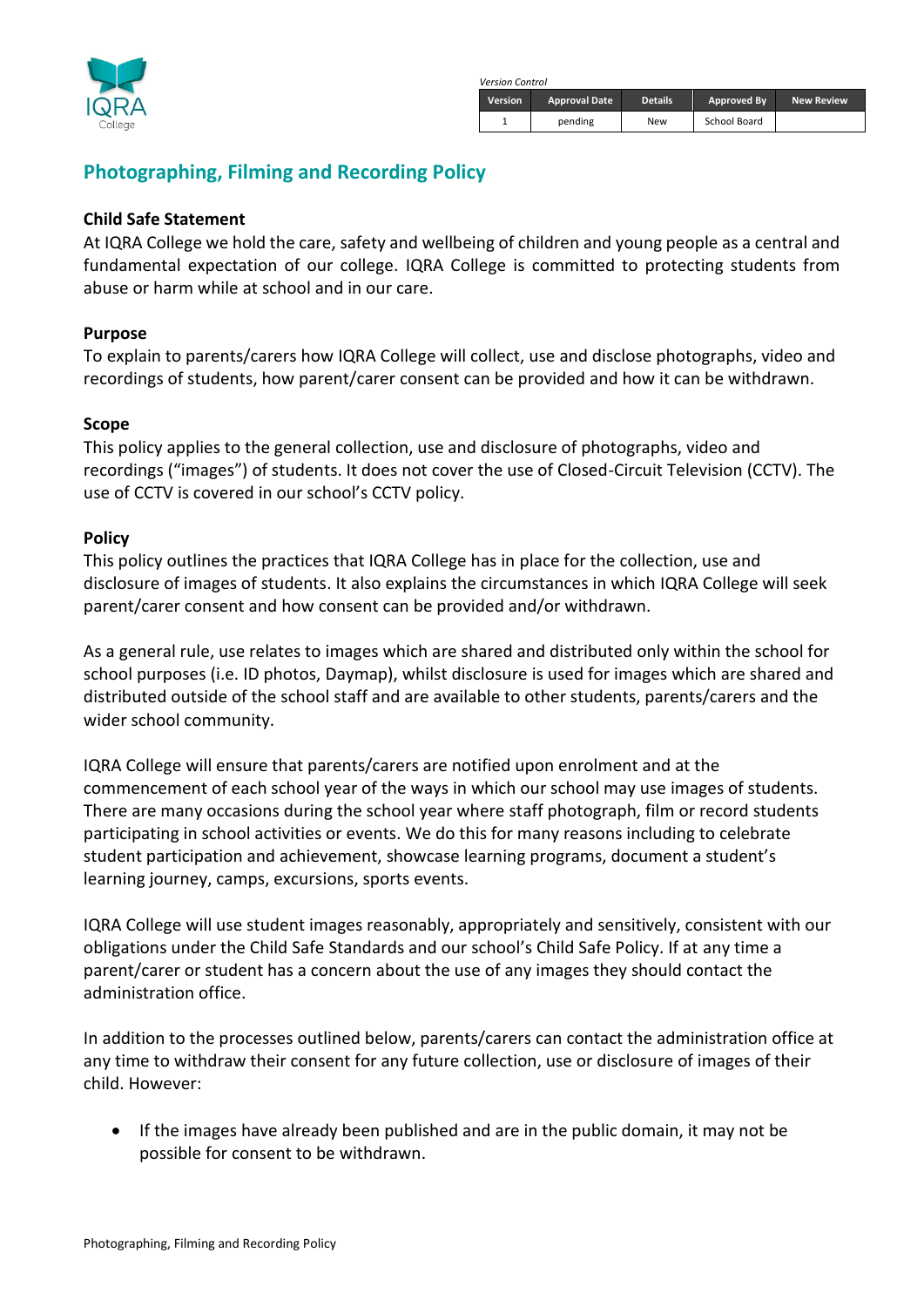

- There may be occasions when the school will record whole of school or large group events [and may make those recordings available to the school community through DVD sales etc], such as awards night, whole school assembly, athletics day and swimming carnival and if your child participates, they may appear in these recordings which will be available to the whole school community.
- The school can still collect, use and disclose images in circumstances where consent is not required (see below for more information).

## **Official School Photographs**

Each year IQRA College will arrange for a professional photographer to take official school photographs of students. This will generally involve both class photos and individual photos being taken.

Official school photographs may be:

- purchased by parents/carers
- used for school identification cards
- stored on the College's database server for educational and administrative purposes.

IQRA College will notify parents/carers in advance of the official school photographs being taken to give them an opportunity to decide whether their child will be included in the official school photographs.

Parents/carers who choose to opt-out of having their child participate in official school photographs must contact the administration office before the date photos are scheduled to be taken to advise that their child will not participate. There is no obligation on any parent or carer to purchase any photographs taken.

**Images for use and disclosure within the school community and ordinary school communications** From time-to-time IQRA College may photograph, film or record students to use within the school community, including:

- in the school's communication, learning and teaching tools (for example, emails, classroom blogs or apps that can only be accessed by students, parents or school staff with passwords eg Daymap)
- for display in school classrooms, on noticeboards etc
- to support student's health and wellbeing (eg photographs of pencil grip to assist in OT assessments)

A Consent Form and Collection Notice will be distributed to parents/carers on enrolment. Parents/carers are to update the administration office if their situation changes.

#### **Images to be used or disclosed outside the school community**

Photographs, video or recordings of students may also be used in publications that are accessible to the public, including: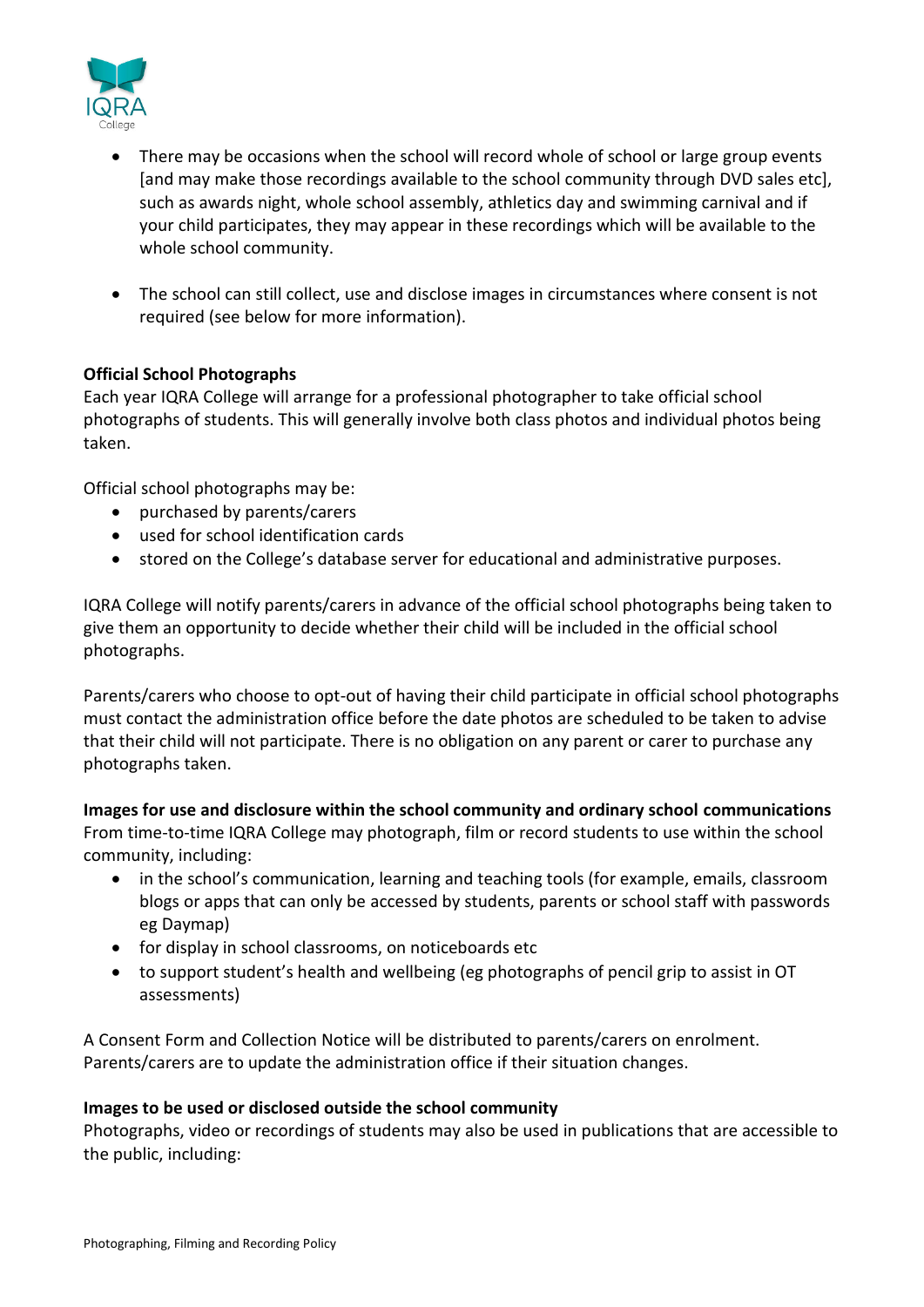

- on the school's website
- in the school magazine

The Consent Form and Collection Notice also covers these types of uses and will be distributed to parents/carers on enrolment. The Consent Form also give permission for the College to use any images of your child for specific advertising or promotional purposes.

## **Media**

The media may seek to photograph, film or record students for a news story or school event. This may include broadcast media, online or social media or print media, including newspapers and magazine publications.

When our school receives such requests IQRA College will:

- provide parents/carers with information about the organisation involved and when/for what purposes the photography, filming or recording will occur
- seek prior, express parent/carer consent in writing.

Students will only be photographed, filmed or recorded by the media at school if express consent is provided for that specific media event. The College do not own or control any photographs, video or recordings of students taken by the media.

### **Other external collection, use or disclosure**

If there is a situation which will involve the collection, use or disclosure of images of students by or to third parties which is not otherwise covered by this policy, IQRA College will:

- provide parents/carers with information about the event or activity, the organisation involved and when the photography, filming or recording will occur
- seek prior, express parent/carer consent in writing.

## **School performances, sporting events and other school approved activities**

IQRA College endeavours to respect the privacy of all members of our school community and requests that parents/carers, students and invited guests do not photograph, film or record school performances, sporting events and other school-approved activities.

The College do not own or control any images of students taken by parents/carers, students or their invited guests at school activities.

## **Images to manage student behaviour or fulfil our school's legal obligations**

On occasion it may be necessary for school staff to photograph, film or record students when necessary to:

- fulfil legal obligations, including to:
	- o take reasonable steps to reduce the risk of reasonably foreseeable harm to students staff and visitors (duty of care)
	- $\circ$  provide a safe and suitable workplace (occupational health and safety law)
- for identification purposes, when necessary to implement discipline and/or behaviour management policies.